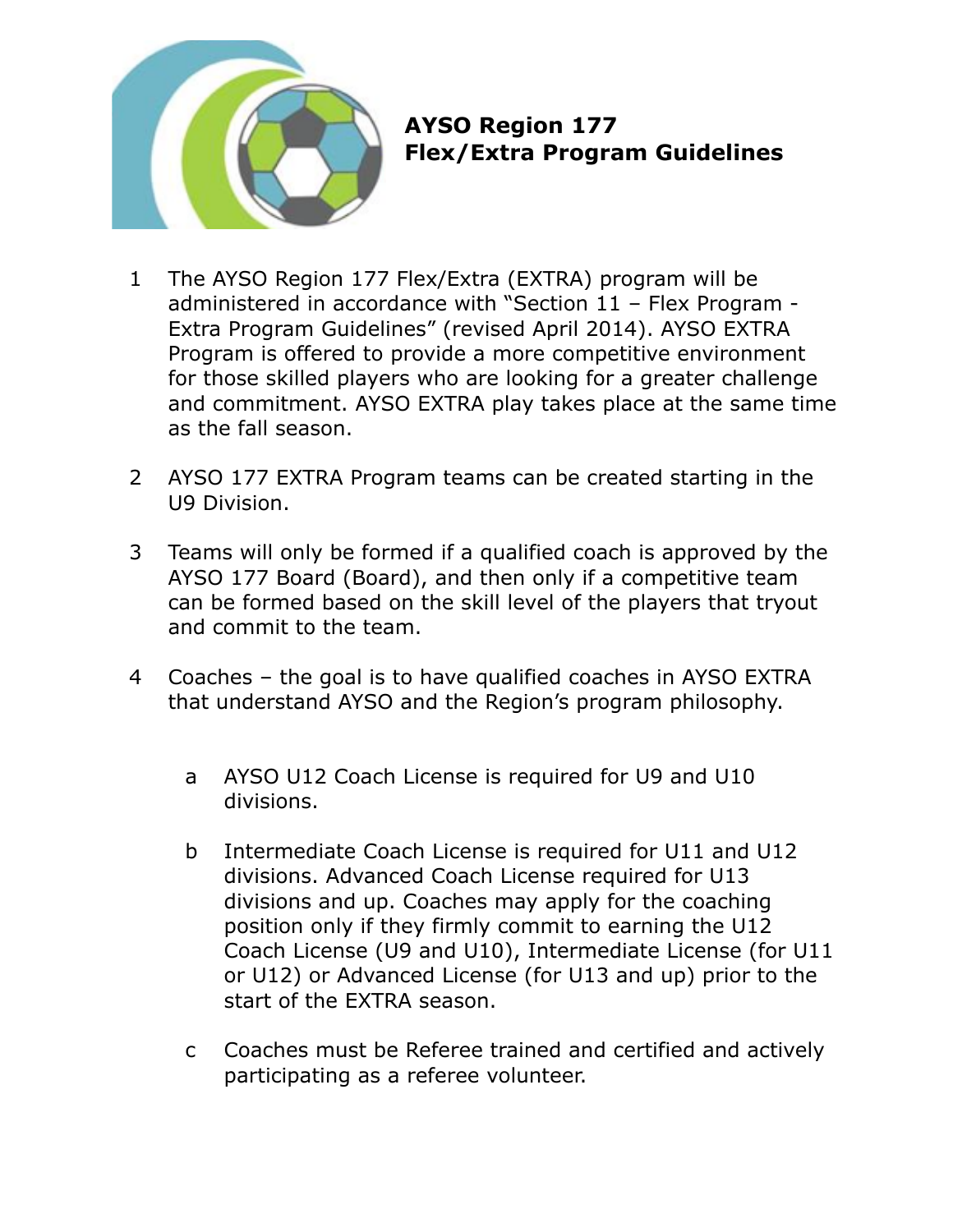- d Selection process will include application and a possible interview by a committee (RC, RCA, EXTRA Coordinator, RRA, Division Coordinator, Divisional Commissioner, etc.). A recommended slate of AYSO EXTRA coaches will be presented to the Regional Board. The board will then vote to select the coach for each division. If the committee does not recommend a coach for a division or if the board does not vote to approve a coach for a division, there will not be an EXTRA team for that division and player tryouts for that division will not be held, or canceled.
- e Coaches who have had misconduct issues or sendoffs will be communicated to the Board during the evaluation process, and these issues will have a significant negative impact on the individual being selected to coach an EXTRA team.
- 5 Tryouts will be OPEN, advertised and well organized.
	- a Letter or email to registered players (including players from the last two seasons) in applicable age brackets.
	- b Website
	- c Coach or other AYSO Meetings
- 6 Players must be registered with AYSO Region 177 in order to try out for the EXTRA team. Registered means, "registration form filled out on eAYSO, registered in AYSO 177 (not a different AYSO region), then printed, signed and mailed with payment to the PO Box listed on AYSO177.org". Please check the deadline given for this on the AYSO177.org website. In addition to the above, online registration in AYSO 177 via eAYSO and proof of electronic payment before the tryout date is also acceptable. Players from outside the Region are eligible to tryout for an AYSO Region 177 Extra team if they meet the above registration criteria and receive approval from the AYSO 177 EXTRA Coordinator and Registrar.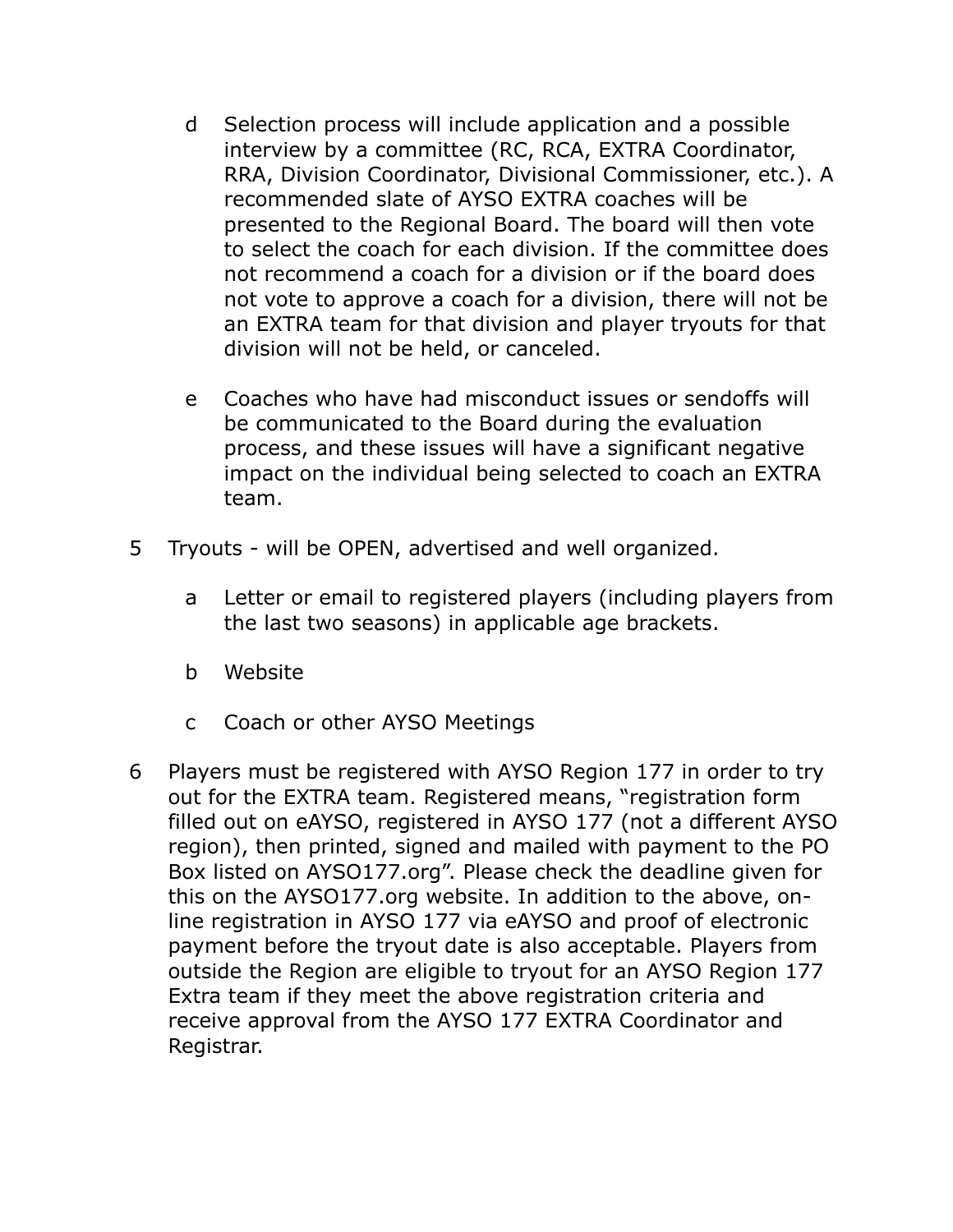- 7 Evaluators: A committee of qualified coaches and judges will evaluate the players at tryouts. None of the coaches on the committee will be related to any of the players trying out, or have a personal affiliation with players and respective families (ex. guest coaches staying with the family of the player trying out). If possible, the committee will include coaches from other regions. See Tryout Guidelines for additional information.
- 8 Regional support by AYSO EXTRA teams: AYSO EXTRA teams are required to support Regional volunteer incentive programs in the same fashion as other fall league teams. Failure to do so may jeopardize a team's participation in the postseason tournament.
- 9 Referee support for AYSO EXTRA games: The AYSO EXTRA coordinator will work with RRA's to ensure assignment of a 3 person team capable of officiating the age level of the match on each AYSO EXTRA game.
- 10 Conduct: The AYSO EXTRA program has a high degree of visibility. As the coaches and players involved are of a "higher caliber," expectations as to conduct are higher as well. Referee decisions are final and may not be adjudicated. Any send-off carries a minimum one game suspension – no appeal! Any send-off for violent conduct carries a two game suspension – no appeal! Additional sanctions may be imposed based on Area Director/AYSO EXTRA Director review of the misconduct in question. Any incident involving fighting will carry stiff sanctions for ANYONE involved in the fight, to include immediate expulsion from the AYSO EXTRA program. Players who are evaluated to be detrimental to team unity can be excluded from the Judge's Pool, based on a vote by the Board.
- 11 Expenditures: The AYSO EXTRA program is offered to participants at cost of Regional registration fee. However, since AYSO EXTRA teams must have a change of jersey in case of conflicting team colors an additional program fee will be required. An added expense is charged to the team to cover administrative costs for AYSO EXTRA season and post- season tournament, and will not be charged to the Regional as a whole.